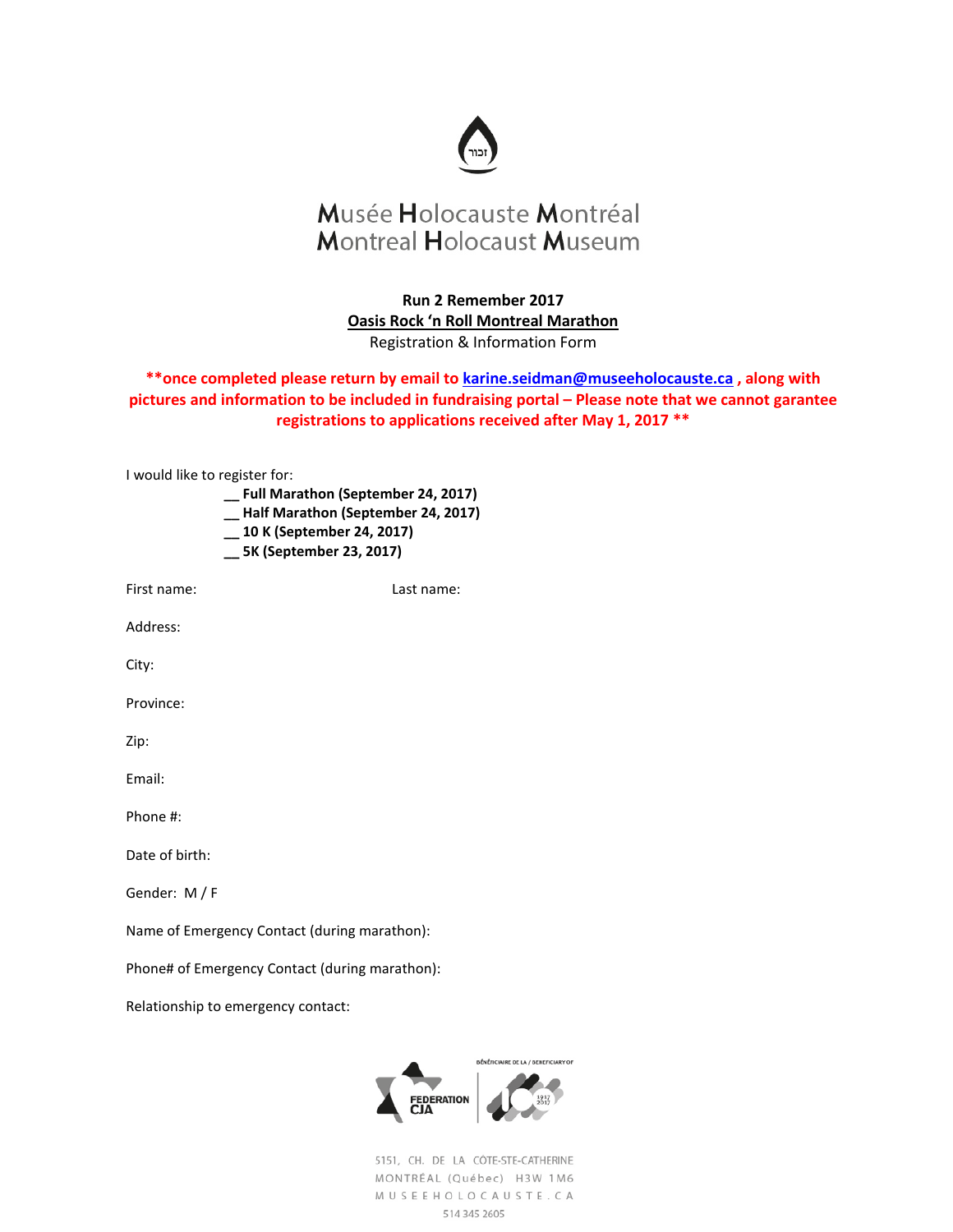

T-Shirt size:

Have you participated in a running event before?

If so, how many? What distance did you run?

How did you hear about Run 2 Remember:

Are you running in memory of somebody?

If so name of person and relationship?

Can we publicize your participation in the Run2Remember on social media (if so, please provide us with photos you would like to accompany our posting (either of you running or the people who you are funning for)? Y / N

**Each runner will be part of our RUN2REMEMBER running group fundraising portal on Canada Helps where people can make their donations directly. You will have your own personal fundraising page as part of the group which you will be able to share with your friends and family for donations. A link to this page will be sent to you to share.**

Please send us photos (in JPEG format) of you running, or of the people in whose memory or honour you are running for which we will put on your fundraising page to personalize it.

### **The following information is for your personal fundraising page.**

- 1- **My Fundraising goal to support the Montreal Holocaust Memorial Centre is: \_\_\_\_\_\_\_\_\_**
- 2- **Introduce your race to your potential donors:**

Example: *On Sunday, September 23, I will be running for the first time in the 2017 Oasis Rock n' Roll Montreal Marathon, in an effort to raise funds to support the Montreal Holocaust Museum.*

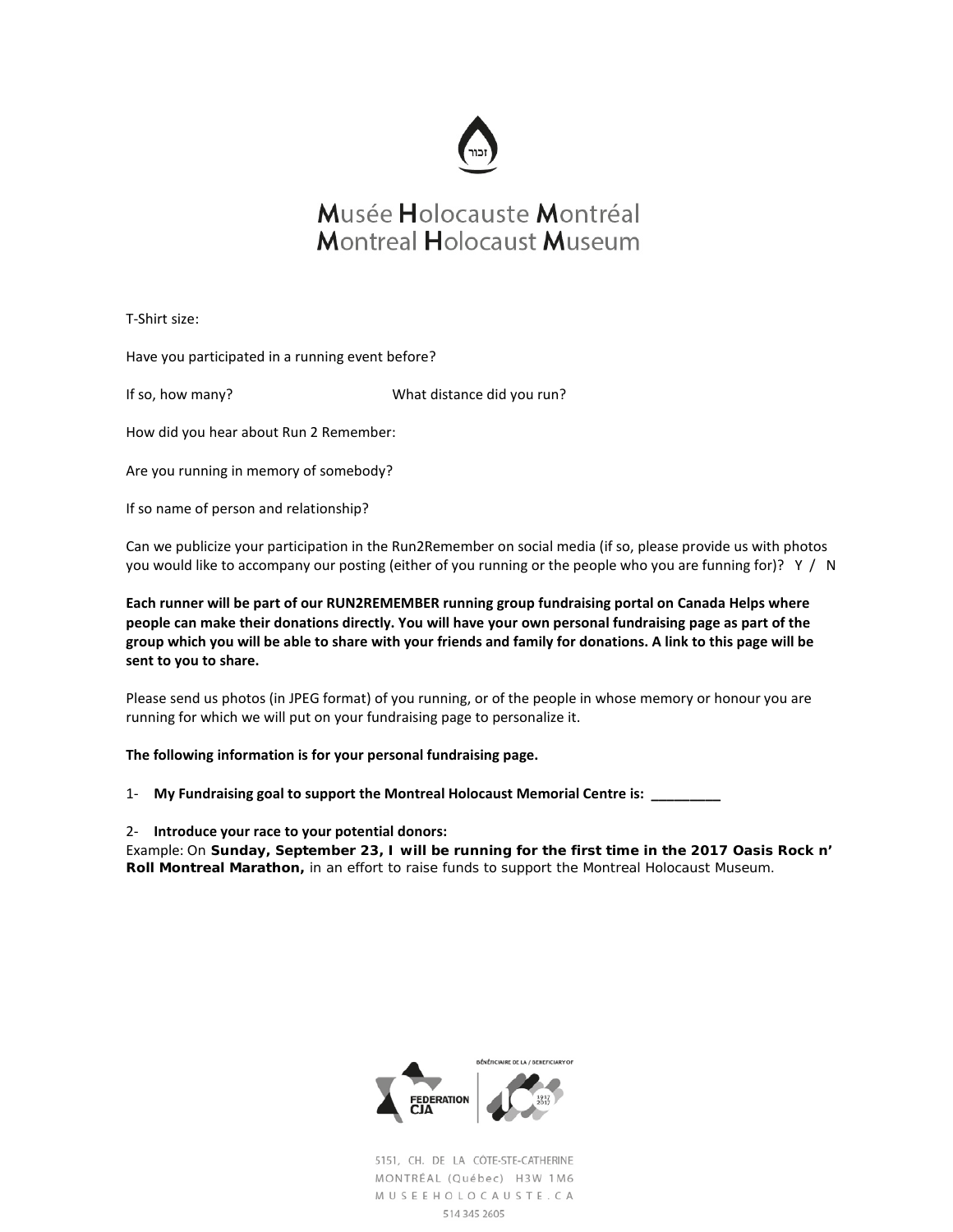

#### 3- **In who's memory, or in who's honour are you running and why?**

Example: *I am running on behalf of my grandparents, Sara and Leslie and in memory of our family members from Kielce, Lodz and Odessa who were murdered in the Holocaust.*

*Or*

*The Montreal Holocaust Museum does tremendous work sensitizing the public to the universal perils of antisemitism, racism, hate and indifference and in developing educational programs centered on the Holocaust and other tragic genocides.*

#### 4- **Encourage people to donate to your run:**

Example: *If, like me, you would like to support the commemorative and educational programs of the Montreal Holocaust Memorial Centre please donate on this page to encourage me in the run and help this cause.*

Or

*Raising money for the Museum is an easy decision for me, and I hope you will join my efforts to help support the crucial work that it does.*